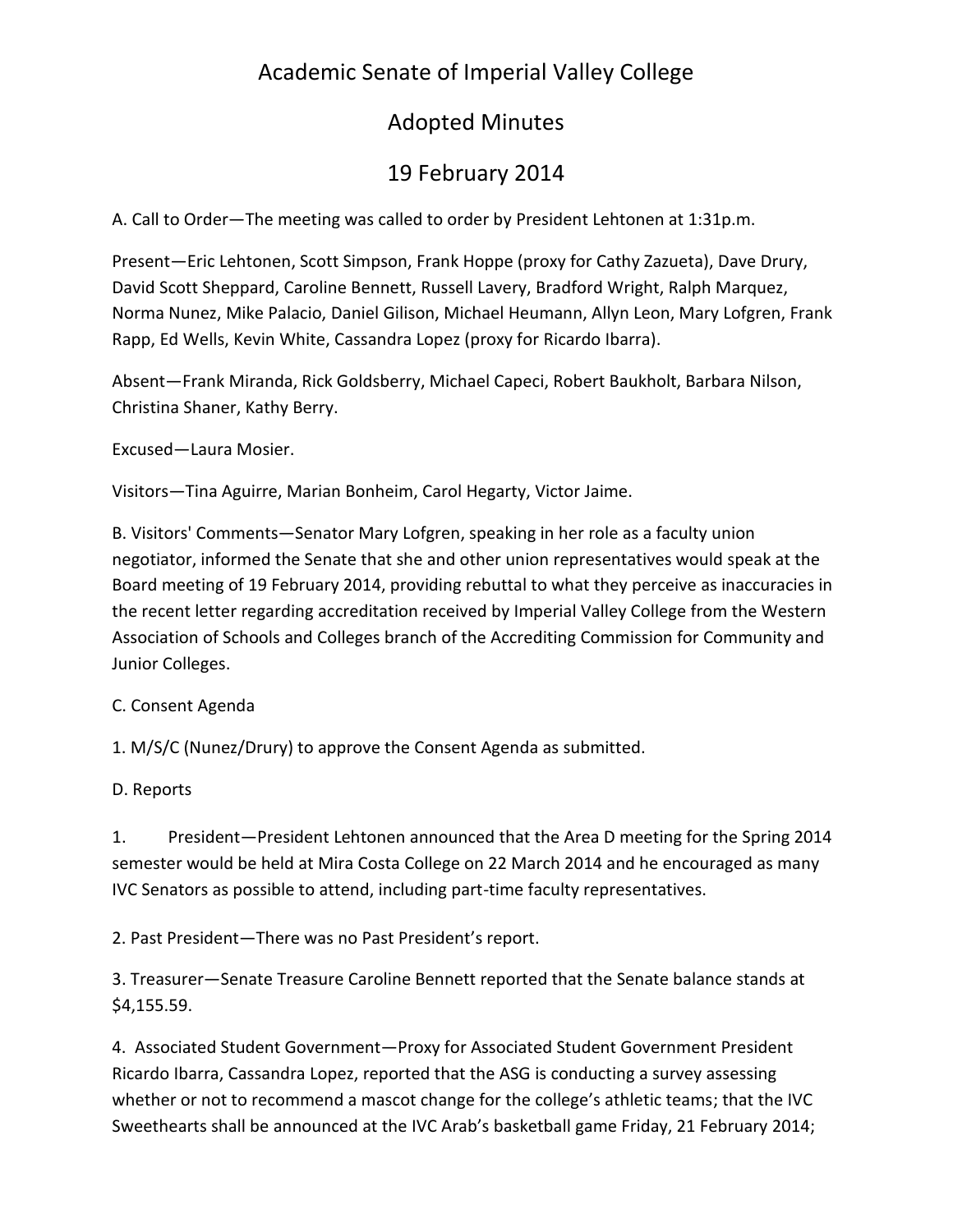and that a health fair has been and shall continue to be hosted by the ASG during the week of Monday, 17 February 2014, through Thursday, 20 February 2014.

5. Part-Time—There was no Part-Time Faculty Representative report.

6. Curriculum Committee—Curriculum Committee Co-Chairman Michael Heumann reported that the first meeting of the Spring 2014 semester for the Curriculum Committee was held on Thursday, 6 December 2014, at which time changes were made to the deadline for submitting catalog revision proposals; that the next meeting shall be Thursday, 20 February 2014; and that the committee had purchased Curricunet Meta software in order to expedite the processes of making course outline, curriculum, and catalog revisons.

7. College Council—College Council Co-Chairman Daniel Gilison reported that the College Council had discussed possible changes to the College Council for the purposes of possible improvements to the committee and/or its procedures and practices.

He further reported that the Curriculum Committee had approved the standing rules for the Campus Hour/Professional Development Committee.

8. Ad Hoc New Faculty Orientation Committee—President Lehtonen reported that the Ad Hoc New Faculty Orientation Committee had held its first meeting on Tuesday, 18 February 2014, and that they had discussed creating a handbook for new faculty as well as proposing that mentoring of new faculty be considered for committee obligations.

E. Update on Previous Discussion and Information Items

1. +/- Grading—Eric Lehtonen

President Lehtonen informed the Senate that the California Education Code does not allow a grade of "C-" and that it does allow a grade of "A+" with the proviso that no student may have a grade point average above 4.0. He further informed the Senate that he had received feedback from several other California community colleges, most notably from Grossmont College, and that each of the other colleges from which he had received replies stated that providing "+" or "-" grades was at the discretion of each faculty member.

Discussion ensued, including concerns involving possible ramifications on faculty members' grading standards, possible problems with programming of Banner and Degree Works, the length of time needed to make such changes to grading policy, consideration of student viewpoints, questions of pedagogical justification for such changes, and effects either positive or negative on student motivation.

President Lehtonen stated that he would pursue the matter with the Associated Student Government for their input as well as with other interested and affected parties.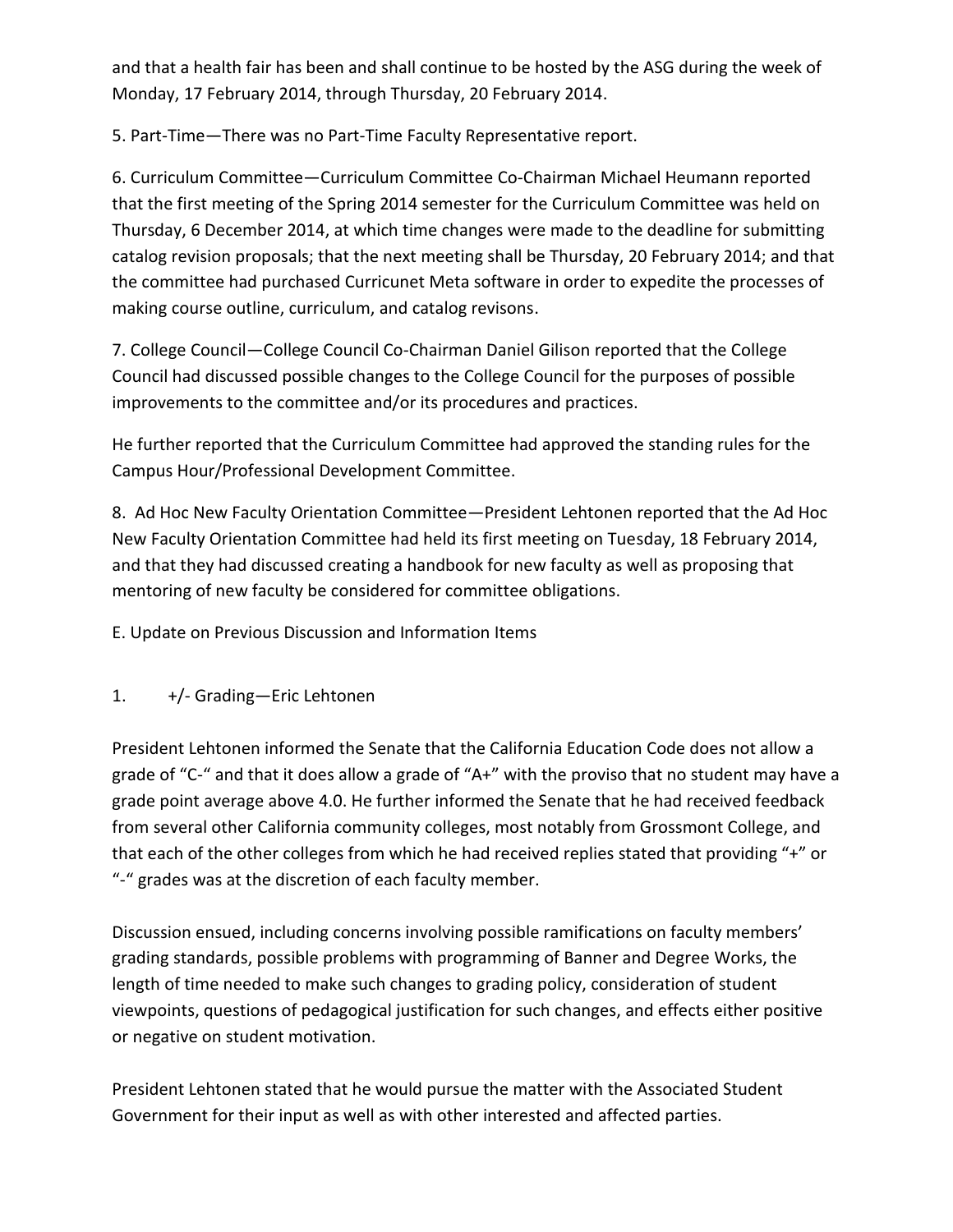#### 2. Academic Senate Election Process—Frank Rapp

Secretary Frank Rapp reported that he had met with Online Services Architect Omar Ramos and that election of IVC Senators could be conducted online using Form software which would both allow for private balloting and for security measures to greatly enhance the possibility that the election process would be uncorrupted by voter fraud; thus the election, to be held the week of Monday, 3 March 2014, through Thursday, 6 March 2014, shall be held on-line.

## 3. Academic Senate By-Laws Review—Michael Heumann

Ad Hoc Academic Senate for Imperial Valley College By-Laws Review Committee Chairman Michael Heumann reported that the committee is in need of additional members to assist with the review and suggested revisions to the Senate By-Laws to take place this Spring semester.

- F. New Discussion and Information Items
- 1. SB 751—Eric Lehtonen

President Lehtonen informed the IVC Academic Senate and those present that California Senate Bill 751 mandates revisions to the Brown Act, particularly through addition of a requirement that the minutes of all votes by committees and boards governed by the Brown Act indicate specifically how each member of the committee or board voted on action items.

#### 2. Chair/Coordinator Designation Concerns—Daniel Gilison

Vice-President Daniel Gilison reported that, following administrator reorganization, a number of coordinator positions were created which, given the responsibilities and work load of said coordinators, were being reconsidered as to whether or not said coordinator positions should be chair positions.

Discussion ensued, including concerns regarding the need for job descriptions for the coordinator positions and the necessity to recognize the issue of this item being a negotiable item.

Vice-President Gilison agreed to continue to study the issue with assistance.

3. Administrator Evaluations—Eric Lehtonen

President Lehtonen informed the Senate that an on-line version of administrative evaluations would be brought to the Senate for approval no later than Wednesday, 19 March 2014.

President Lehtonen further suggested that the Senate determine specifically how often and precisely when administrator evaluations occur.

4. Associate Dean of Human Resources Hiring Committee—Eric Lehtonen